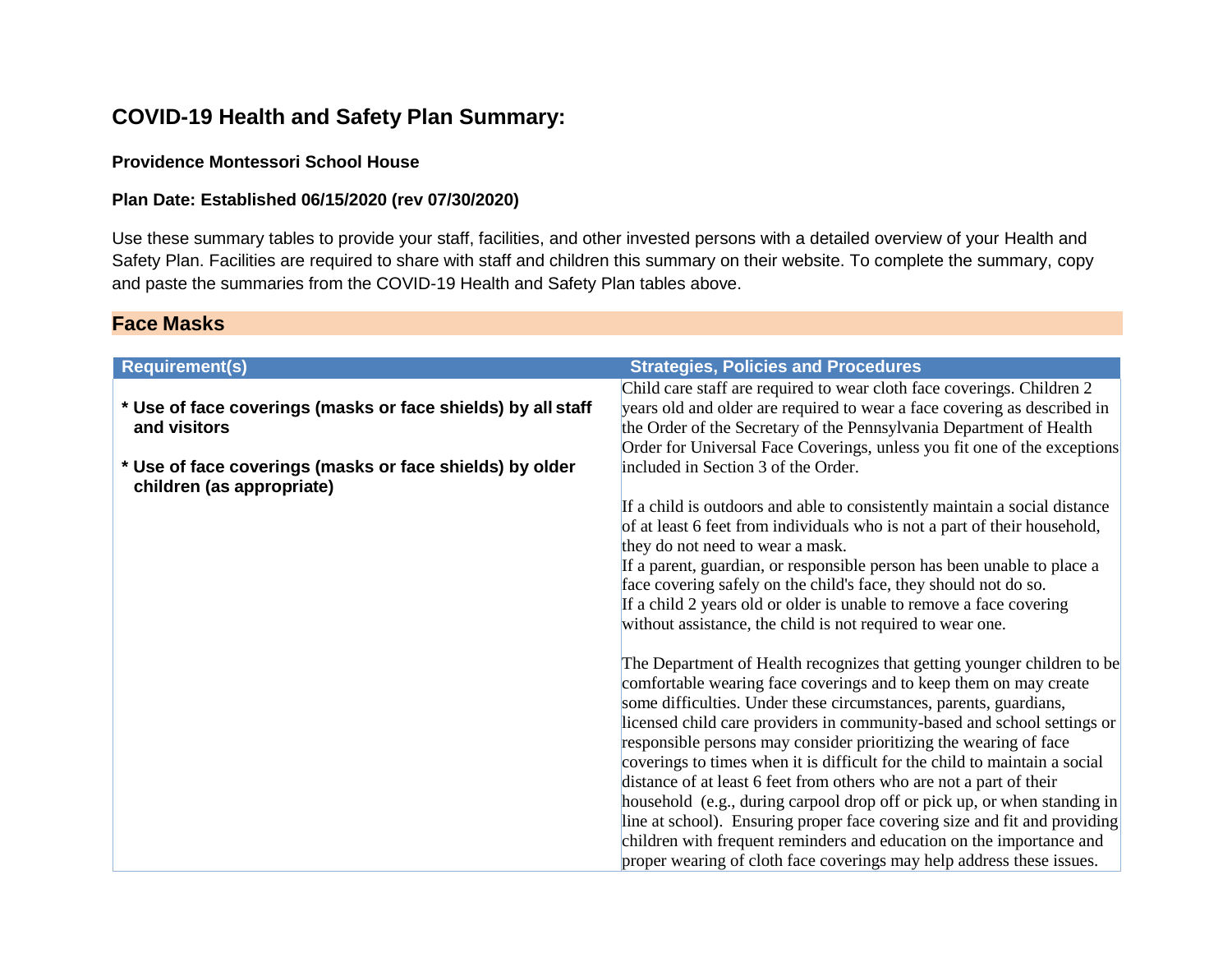| <b>Requirement(s)</b>                                    | <b>Strategies, Policies and Procedures</b>                                                                                                          |
|----------------------------------------------------------|-----------------------------------------------------------------------------------------------------------------------------------------------------|
| * Cleaning, sanitizing, disinfecting, and ventilating    | Intensify cleaning and disinfection efforts:                                                                                                        |
| learning spaces, surfaces, and any other areas used by   |                                                                                                                                                     |
| children (i.e., restrooms, drinking fountains, hallways, | Daily clean, sanitize, and disinfect surfaces and objects that are frequently                                                                       |
| and transportation)                                      | touched, especially toys and games. This may also include cleaning                                                                                  |
|                                                          | objects/surfaces not ordinarily cleaned daily such as doorknobs, light<br>switches, classroom sink handles, countertops, nap pads, desks, chairs,   |
|                                                          | cubbies, and playground structures. Use the cleaners typically used at your                                                                         |
|                                                          | facility. Guidance is available for the selection of appropriate sanitizers or                                                                      |
|                                                          | disinfectants for child care settings.                                                                                                              |
|                                                          |                                                                                                                                                     |
|                                                          | Use all cleaning products according to the directions on the label. For                                                                             |
|                                                          | disinfection, most common EPA-registered, fragrance-free household<br>disinfectants should be effective. A list of products that are EPA-registered |
|                                                          | for use against the virus that causes COVID-19 is available here. If                                                                                |
|                                                          | surfaces are dirty, they should be cleaned using a detergent or soap and                                                                            |
|                                                          | water prior to disinfection.                                                                                                                        |
|                                                          |                                                                                                                                                     |
|                                                          | All cleaning materials must be kept secure and out of reach of children per                                                                         |
|                                                          | regulations.                                                                                                                                        |
|                                                          | Cleaning products should not be used near children, and staff should                                                                                |
|                                                          | ensure that there is adequate ventilation when using these products to                                                                              |
|                                                          | prevent children from inhaling toxic fumes.                                                                                                         |
|                                                          |                                                                                                                                                     |
|                                                          | <b>Clean and Sanitize Toys:</b>                                                                                                                     |
|                                                          | Toys that cannot be cleaned and sanitized should not be used.                                                                                       |
|                                                          | Toys that children have placed in their mouths or that are otherwise                                                                                |
|                                                          | contaminated by body secretions or excretions should be set aside until                                                                             |
|                                                          | they are cleaned by hand by a person wearing gloves. Clean with water                                                                               |
|                                                          | and detergent, rinse thoroughly, sanitize with an EPA-registered                                                                                    |
|                                                          | disinfectant, rinse thoroughly again, and air-dry. You may also clean in a                                                                          |
|                                                          | mechanical dishwasher.                                                                                                                              |
|                                                          | Machine washable cloth toys should be used by one individual at a time or                                                                           |

# **Facilities Cleaning, Sanitizing, Disinfecting and Ventilation**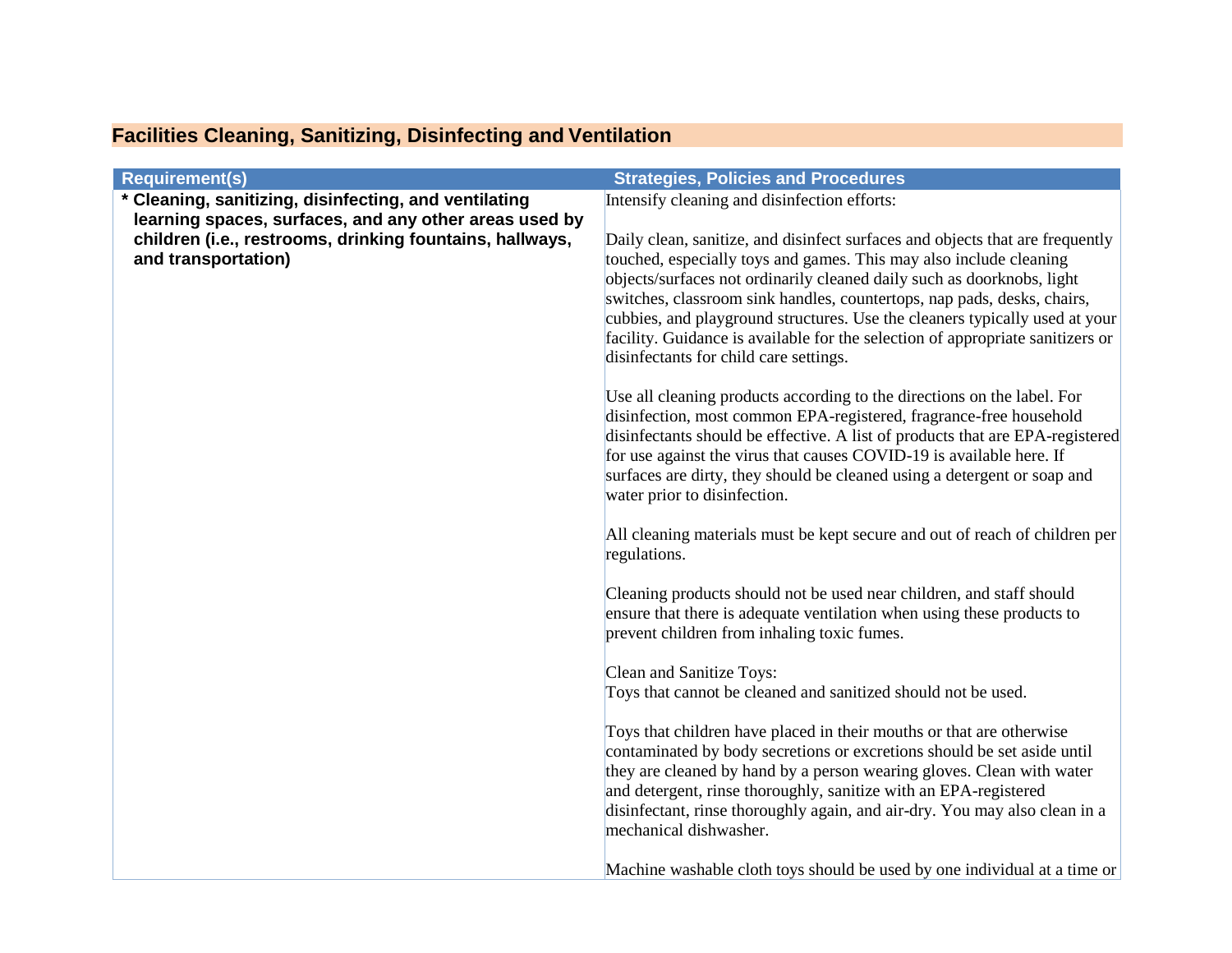| should not be used at all. These toys should be laundered before being<br>used by another child.                                                                                                                                                                                                                                         |
|------------------------------------------------------------------------------------------------------------------------------------------------------------------------------------------------------------------------------------------------------------------------------------------------------------------------------------------|
| Do not share toys with other groups of infants or toddlers, unless they are<br>washed and sanitized before being moved from one group to the other.                                                                                                                                                                                      |
| Set aside toys that need to be cleaned. Place in a dish pan with soapy water<br>or put in a separate container marked for "soiled toys." Keep dish pan and<br>water out of reach from children. Washing with soapy water is the ideal<br>method for cleaning. Maintain enough toys so that the toys can be rotated<br>through cleanings. |
| Clean and Disinfect Bedding:<br>Use bedding that can be washed. Keep each child's bedding separate, and<br>consider storing in individually labeled bins, cubbies, or bags. Cots and<br>mats should be labeled for each child. Bedding that touches a child's skin<br>should be cleaned weekly or before use by another child.           |
| When possible, bedding should be laundered by the facility to reduce the<br>back and forth transportation between the child's home and the facility.                                                                                                                                                                                     |

# **Social Distancing and Other Safety Protocols**

| <b>Requirement(s)</b>                                                                                              | <b>Strategies, Policies and Procedures</b>                                                                                                                     |
|--------------------------------------------------------------------------------------------------------------------|----------------------------------------------------------------------------------------------------------------------------------------------------------------|
| Child care space occupancy that allows for 6 feet of<br>separation among children and staff throughout the<br>day, | Classes should include the same group each day, and the same child care<br>providers should remain with the same group each day.                               |
|                                                                                                                    | Cancellation or postponing of special events such as community<br>gatherings, holiday events, and special performances.                                        |
|                                                                                                                    | Keep each group of children in a separate room.                                                                                                                |
|                                                                                                                    | Limit the mixing of children, such as staggering playground times and<br>keeping groups separate for special activities such as art, music, and<br>exercising. |
|                                                                                                                    | At nap time, ensure that children's naptime mats (or cribs) are spaced out<br>as much as possible, ideally 6 feet apart                                        |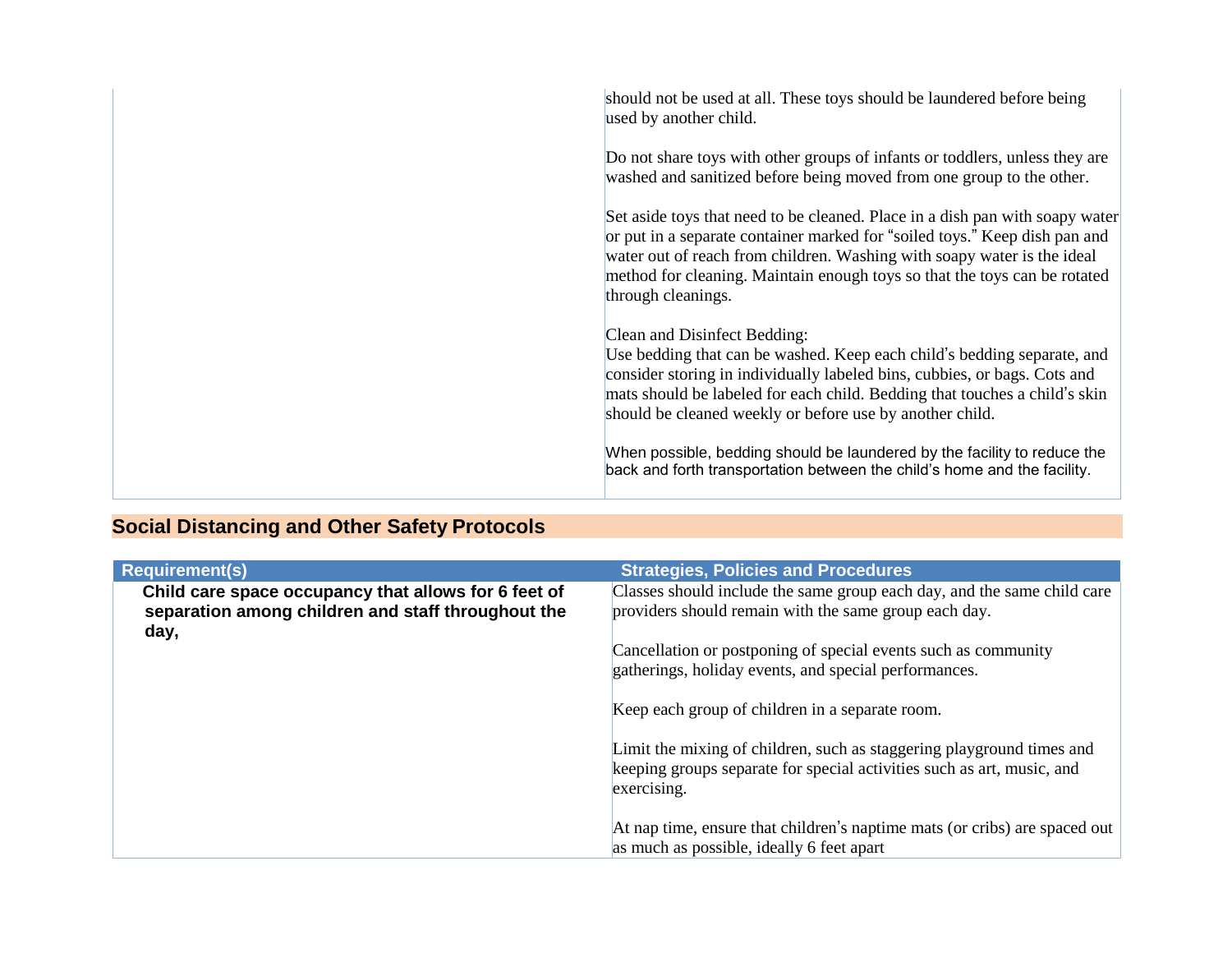| <b>Requirement(s)</b>                             | <b>Strategies, Policies and Procedures</b>                                     |
|---------------------------------------------------|--------------------------------------------------------------------------------|
| to the maximum extent feasible or group           | Group Sizes will be maintained as follows:                                     |
| management to limit cross-group interactions.     | 12-24 months old $1:5$                                                         |
|                                                   | $24-32$ months old 1:6                                                         |
| Restricting the use of common areas, and          | $32-42$ months old 1:8                                                         |
| consider serving meals in alternate settings      | 42 months-Kindergarten 1:15                                                    |
| such as where the child care is being             |                                                                                |
| provided                                          |                                                                                |
|                                                   | Assigned work mats and table seating with 6 feet separation (when 6 feet       |
| *Hygiene practices for children and staff         | cannot be maintained masks will be required)                                   |
| including the manner and frequency of hand-       |                                                                                |
| washing and other best practices                  | Lunch & Snacks will be provided by the child's home and provided in            |
|                                                   | disposable packaging. (No reusable lunch boxes or containers) Reusable water   |
| Posting signs, in highly visible locations, that  | bottles will be permitted. Assigned seating in the assigned child work space   |
| promote everyday protective measures, and         | will be utilized for lunch and snacking. When feasible outdoor picnic style    |
| how to stop the spread of germs                   | lunch will be utilized.                                                        |
|                                                   |                                                                                |
| Handling outdoor play consistent with             | Handwashing will occur at minimum during these times:                          |
| the CDC Considerations.                           |                                                                                |
|                                                   | Arrival and Dismissal to/from school, before and after eating, once observed   |
| Limiting the sharing of materials among children  | putting hands on face, nose, mouth, ears or eyes and after toileting and when  |
| in care Staggering the use of communal spaces     | returning from outdoor play.                                                   |
| and hallways                                      | Staff may use soap or hand sanitizing gel when soap is not accessible.         |
| Adjusting transportation schedules and            |                                                                                |
| practices to create social distance between       | Printed sings provided by CDC are in each classroom, bathroom and kitchen      |
| children                                          | area.                                                                          |
|                                                   |                                                                                |
| Limiting the number of individuals in facility    | Only in the event of an emergency will visitors be permitted into the school   |
| rooms and other facility spaces, and interactions | during instruction hours. If access is granted by the Health & Safety          |
| between groups of children                        | Coordinator, the visitor must follow the screening guidelines set forth by the |
|                                                   | Health & Safety Plan                                                           |
| Coordinating with children regarding on site      |                                                                                |
| care, transportation protocol changes and,        | Staff will facilitate organized games and activities to encourage social       |
| when possible, revised hours of operation or      | distancing when possible. In the event that outdoor play is not vigorous face  |
| modified school-year calendars                    | masks should be worn.                                                          |
|                                                   |                                                                                |
|                                                   | Materials will be limited to classroom assigned students only. Groups will not |
|                                                   | be permitted to share work space or materials with other groups, unless the    |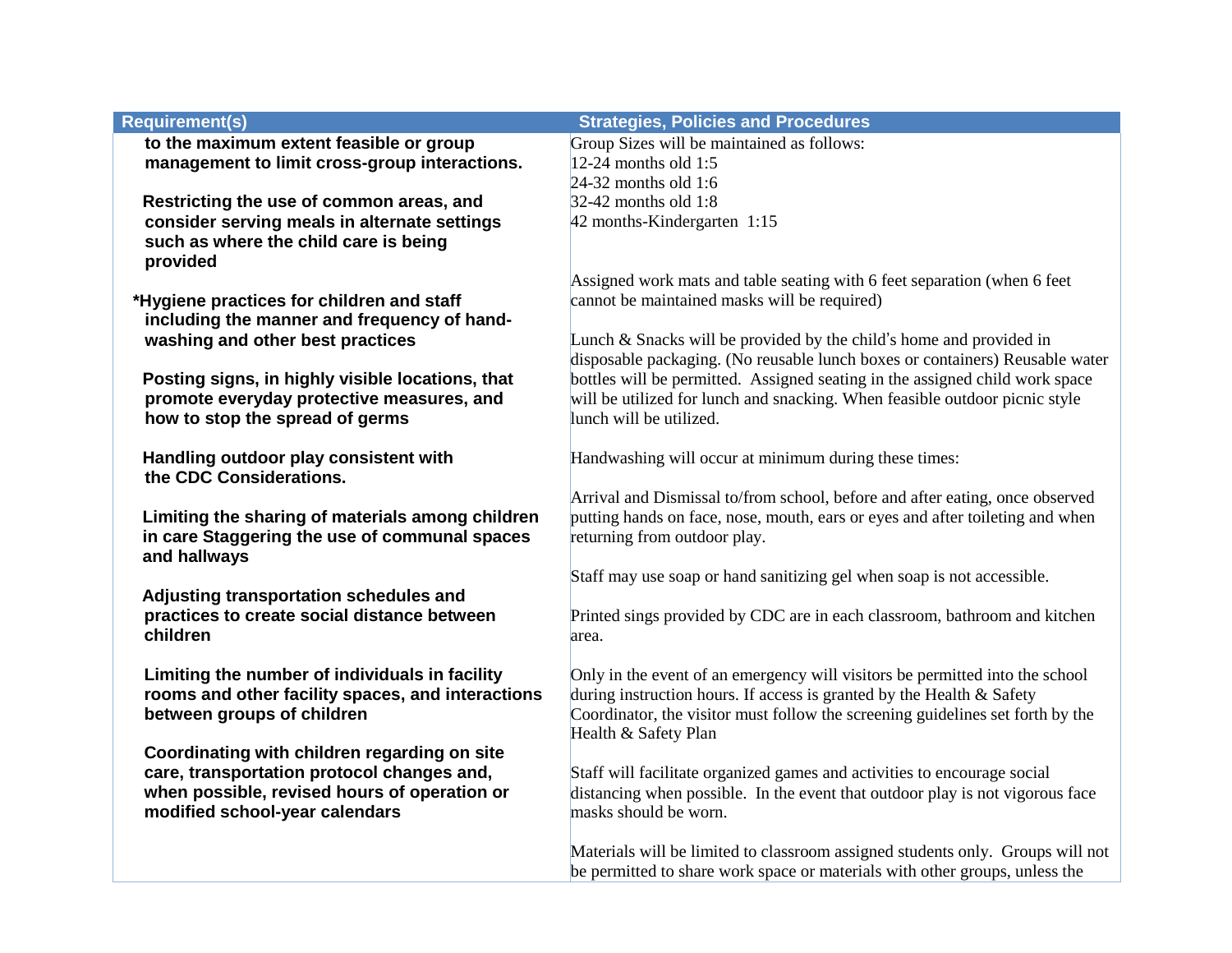| Other social distancing and safety practices | materials and work space have been properly disinfected prior to sharing.                                                                                                                                          |
|----------------------------------------------|--------------------------------------------------------------------------------------------------------------------------------------------------------------------------------------------------------------------|
|                                              | School and Camp operating hours will be modified to 8am-3pm Monday<br>through Friday. Supplemental Care hours will not be available to allow for<br>proper daily cleaning, sanitizing and disinfecting procedures. |
|                                              |                                                                                                                                                                                                                    |
|                                              |                                                                                                                                                                                                                    |
|                                              |                                                                                                                                                                                                                    |
|                                              |                                                                                                                                                                                                                    |
|                                              |                                                                                                                                                                                                                    |
|                                              |                                                                                                                                                                                                                    |
|                                              |                                                                                                                                                                                                                    |
|                                              |                                                                                                                                                                                                                    |
|                                              |                                                                                                                                                                                                                    |
|                                              |                                                                                                                                                                                                                    |

# **Monitoring Children and Staff Health**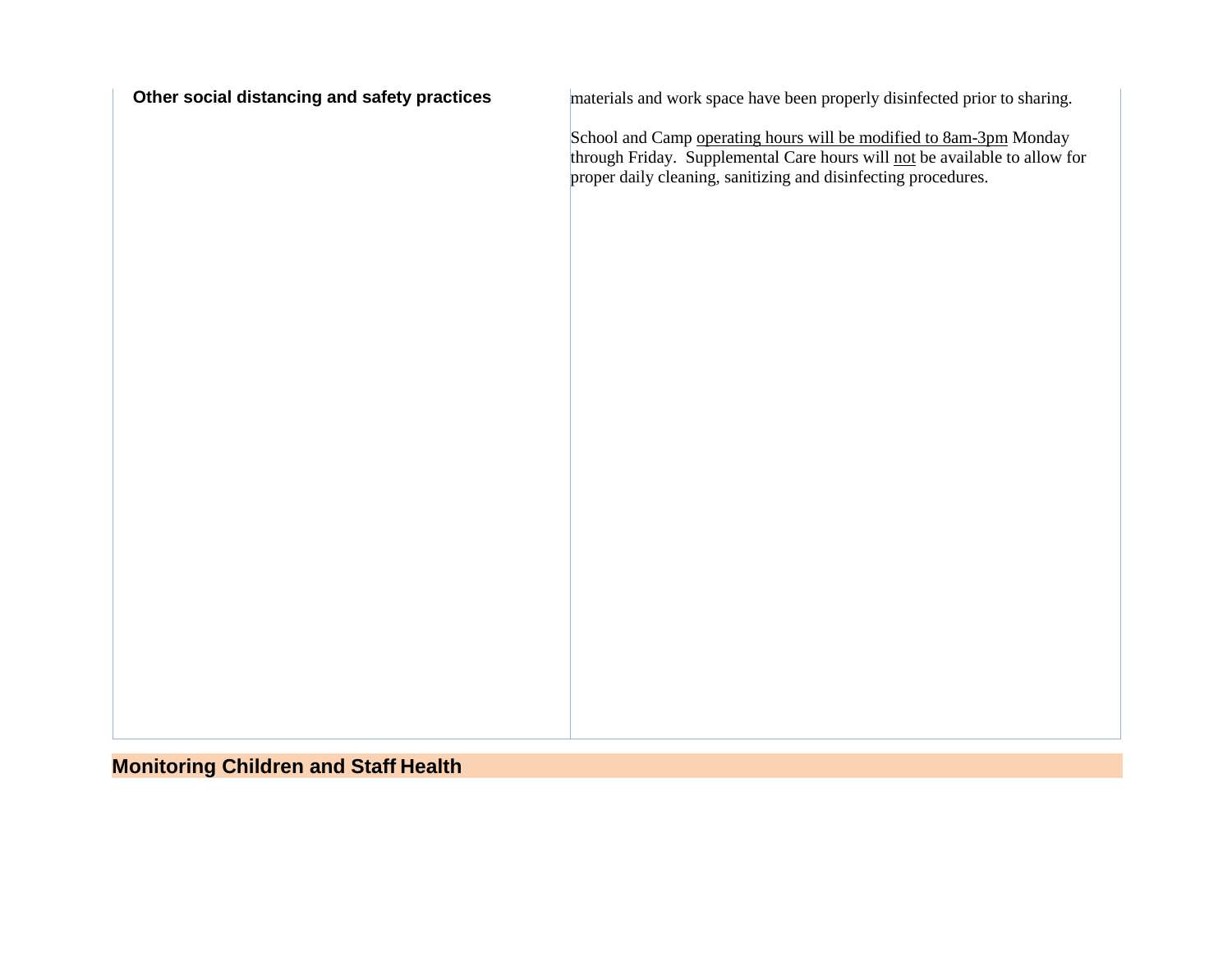| <b>Requirement(s)</b>                                                                                                | <b>Strategies, Policies and Procedures</b>                                                                                                                                                                                                                                                                                                                                                                                                                                         |
|----------------------------------------------------------------------------------------------------------------------|------------------------------------------------------------------------------------------------------------------------------------------------------------------------------------------------------------------------------------------------------------------------------------------------------------------------------------------------------------------------------------------------------------------------------------------------------------------------------------|
| * Monitoring children in care and staff for symptoms and<br>history of exposure                                      | Conduct a daily health screening of any person entering the building,<br>including children, staff, family members, and other visitors to identify                                                                                                                                                                                                                                                                                                                                 |
|                                                                                                                      | symptoms, diagnosis, or exposure to COVID-19.                                                                                                                                                                                                                                                                                                                                                                                                                                      |
| * Isolating or quarantining children, staff, or visitors if they<br>become sick or demonstrate a history of exposure | Persons who have a fever of 100.4 degrees Fahrenheit or above or other                                                                                                                                                                                                                                                                                                                                                                                                             |
|                                                                                                                      | signs of illness should not be admitted to the facility. Encourage parents                                                                                                                                                                                                                                                                                                                                                                                                         |
| * Returning isolated or quarantined staff, children, or                                                              | to be on the alert for signs of illness in their children and to keep them                                                                                                                                                                                                                                                                                                                                                                                                         |
| visitors to school                                                                                                   | home when they are sick.                                                                                                                                                                                                                                                                                                                                                                                                                                                           |
| *Reporting to DOH and Certification                                                                                  | Immediately isolate a child or staff member that develops fever, chills,                                                                                                                                                                                                                                                                                                                                                                                                           |
|                                                                                                                      | shortness of breath, new cough, or new loss of taste or smell and send                                                                                                                                                                                                                                                                                                                                                                                                             |
| *Notifying staff, families, and the public of facility closures                                                      | them and any family members home as soon as possible.                                                                                                                                                                                                                                                                                                                                                                                                                              |
|                                                                                                                      | While waiting for a sick child to be picked up, have a caregiver stay<br>with the child in a place isolated from others. If the child has symptoms<br>of COVID-19, the caregiver should remain as far away as safely<br>possible from the child (preferably 6 feet) while maintaining<br>supervision. The caregiver should wear a cloth face covering. If the<br>child is over the age of 2 and can tolerate a face covering, the child<br>should also wear a cloth face covering. |
|                                                                                                                      | Follow the "Discontinuing at home isolation" guidance below for<br>timelines on returning to the child care setting. For questions regarding<br>COVID-19, isolation, and quarantine, please contact DOH at 1-877-PA-<br>HEALTH.                                                                                                                                                                                                                                                    |
|                                                                                                                      | The operator shall inform parents via written notice of enrolled children<br>when there is a suspected outbreak of a communicable disease or an<br>outbreak of an unusual illness that represents a public health emergency<br>in the opinion of the Department of Health as per 55 Pa. Code<br>§3270.136(b), §3280.136(b), and §3290.136(b).                                                                                                                                      |
|                                                                                                                      | An outbreak is defined as a single positive COVID-19 case.                                                                                                                                                                                                                                                                                                                                                                                                                         |
|                                                                                                                      | The facility must report positive COVID-19 cases to the Department of<br>Health (DOH) as per 55 Pa. Code §3270.136(d), §3280.136(d), and<br>§3290.136(d). The facility must also report positive COVID-19 cases to<br>the Pennsylvania Department of Human Services (DHS).                                                                                                                                                                                                         |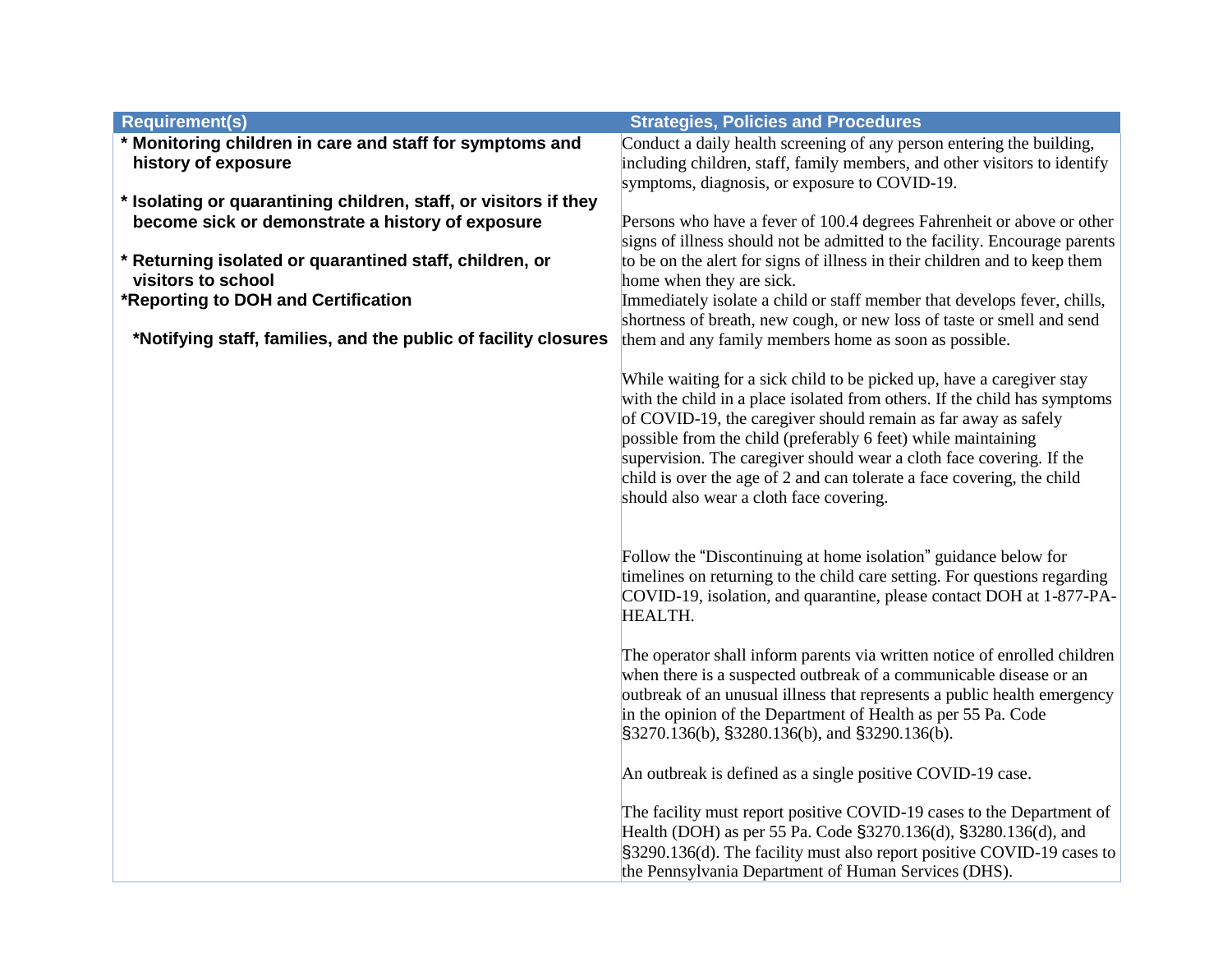## **Other Considerations for Children and Staff**

| <b>Requirement(s)</b>                                     | <b>Strategies, Policies and Procedures</b>                                  |
|-----------------------------------------------------------|-----------------------------------------------------------------------------|
| * Protecting children and staff at higher risk for severe | Staff members or teachers age 65 or older, or with serious underlying       |
| illness                                                   | health conditions, are encouraged to talk to their healthcare provider to   |
|                                                           | assess their risk and to determine if they should stay home.                |
| Unique safety protocols for children with complex needs   | Information about COVID-19 in children is somewhat limited, but the         |
| or other vulnerable individuals                           | information that is available suggests that many children have mild         |
|                                                           | symptoms. However, a small percentage of children have been reported        |
| <b>Strategic deployment of staff</b>                      | to have more severe illness. If you have children with underlying health    |
|                                                           | conditions, we will talk to the parents about their risk. Follow children's |
|                                                           | care plans for underlying health conditions such as an asthma action        |
|                                                           | plan.                                                                       |
|                                                           | If you have children with disabilities, we will talk to their parents about |
|                                                           | how their children can continue to receive the support they need.           |
|                                                           |                                                                             |
|                                                           | At minimum staff and parents (remotely) will be trained in all aspects of   |
|                                                           | this Health and Safety Plan at enrollment, new hire or school year          |
|                                                           | orientation.                                                                |